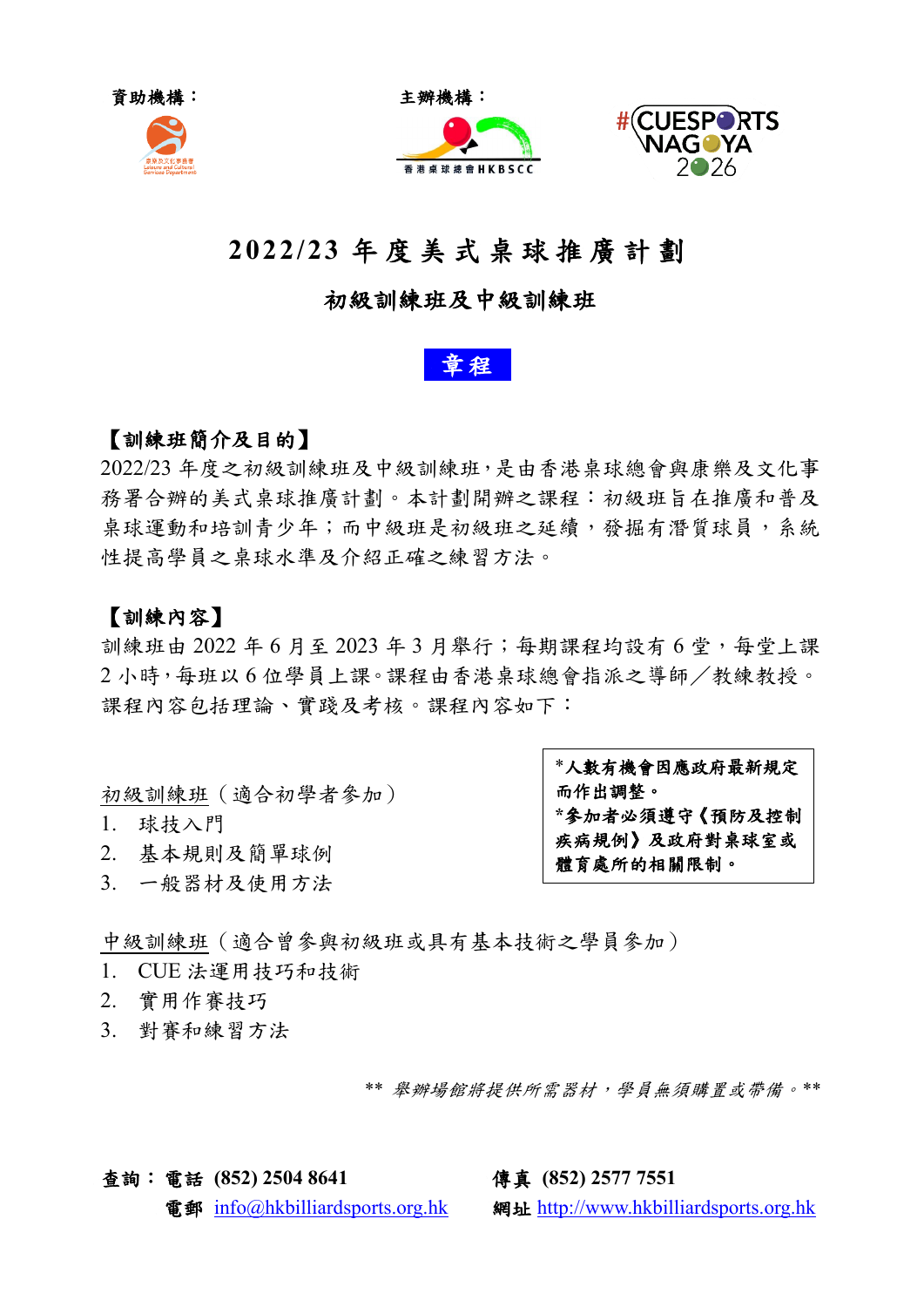| 級別  | 編號               | 日期                                  | 場地 | 新旺桌球會           | 新天地<br>桌球城          |
|-----|------------------|-------------------------------------|----|-----------------|---------------------|
|     |                  |                                     |    | 時間              | 時間                  |
| 初級班 | PC01             | 6月5,12,26日及7月3,10,17日               | 日  |                 | 18 <b>FULL</b> 0:00 |
|     | PC <sub>02</sub> | 8月7,14,21,28日及9月4,18日               | 日  | $18:00 - 20:00$ |                     |
|     | PC03             | 11 月 13, 20, 27 日及 12 月 4, 11, 18 日 | 日  |                 | $18:00 - 20:00$     |
|     | <b>PC04</b>      | 2023年2月5,12,19,26日及3月5,12日          | 日  | $18:00 - 20:00$ |                     |
| 中級班 | <b>PR01</b>      | 6月8,15,22,29日及7月6,13日               | 三  | <b>CANCEL</b>   |                     |
|     | <b>PR02</b>      | 10月3, 10, 17, 24, 31日及11月7日         |    |                 | $19:30 - 21:30$     |
|     | <b>PR03</b>      | 11月23,30日及12月7,14,21,28日            | 三  | $19:30 - 21:30$ |                     |
|     | <b>PR04</b>      | 2023年1月30日及2月6,13,20,27日及3月6日       |    |                 | $19:30 - 21:30$     |

**2022/2023** 年度美式桌球訓練班時間表

\*未滿16歲之參加者報讀新旺桌球會/新天地桌球城之中級班課程,須連同申請豁免文件於開課一個月前遞交予香港桌 球總會。(申請豁免文件包括監護人同意書、參加者身分證副本及學生手冊副本)

| 級別  | 編號 | 日期                                             | 場地 | 順利邨體育館          |
|-----|----|------------------------------------------------|----|-----------------|
|     |    |                                                | 星期 | 時間              |
| 初級班 |    | SLPC01 7 月 5, 12, 19, 26 日及 8 月 2, 9 日         |    | $19:00 - 21:00$ |
|     |    | SLPC02 10 月 18, 25 日及 11 月 1, 8, 15, 22 日      |    | $19:00 - 21:00$ |
| 中級班 |    | SLPR01 8 月 23, 30 日及 9 月 6, 13, 20, 27 日       |    | $19:00 - 21:00$ |
|     |    | SLPR02 2023 年 2 月 7, 14, 21, 28 日及 3 月 7, 14 日 |    | $19:00 - 21:00$ |

註:課程如有更改,以主辦機構為準

#### **\***因應政府政策及其它特殊狀況,課程有機會延期或取消**\***

#### 舉 辦 地 點 :

順利邨體育館 九龍觀塘順利邨道

| 新旺桌球會  | 九龍馬頭圍道37號紅磡商業中心B座3樓     | 電話:2882 3312 |
|--------|-------------------------|--------------|
| 新天地桌球城 | 九龍新蒲崗寧遠街 3-23 號越秀廣場 3 樓 | 電話:2191 9822 |

#### 報名地點:

- 香港桌球總會 香港銅鑼灣大球場徑 1 號奧運大樓 1027 室 電話:2504 8641 *\*\**(星期一至五辦公時間)*\*\**
- 費 用: 初級班 青少年組 (8-17 歲) \$170、成人組 (18 歲以上) \$250 中級班 – 青少年組 (8-17 歲) \$220、成人組 (18 歲以上) \$320

報名日期: 由即日起,先到先得,額滿即止。

報名辦法: 填妥報名表格,以現金或支票(支票抬頭註明"香港桌球總會有 限公司"),郵寄/親臨香港桌球總會。 \*報名一經接納,將不另行通知且不得轉讓名額,退出者所繳付之費用或部份概不 退還。*\**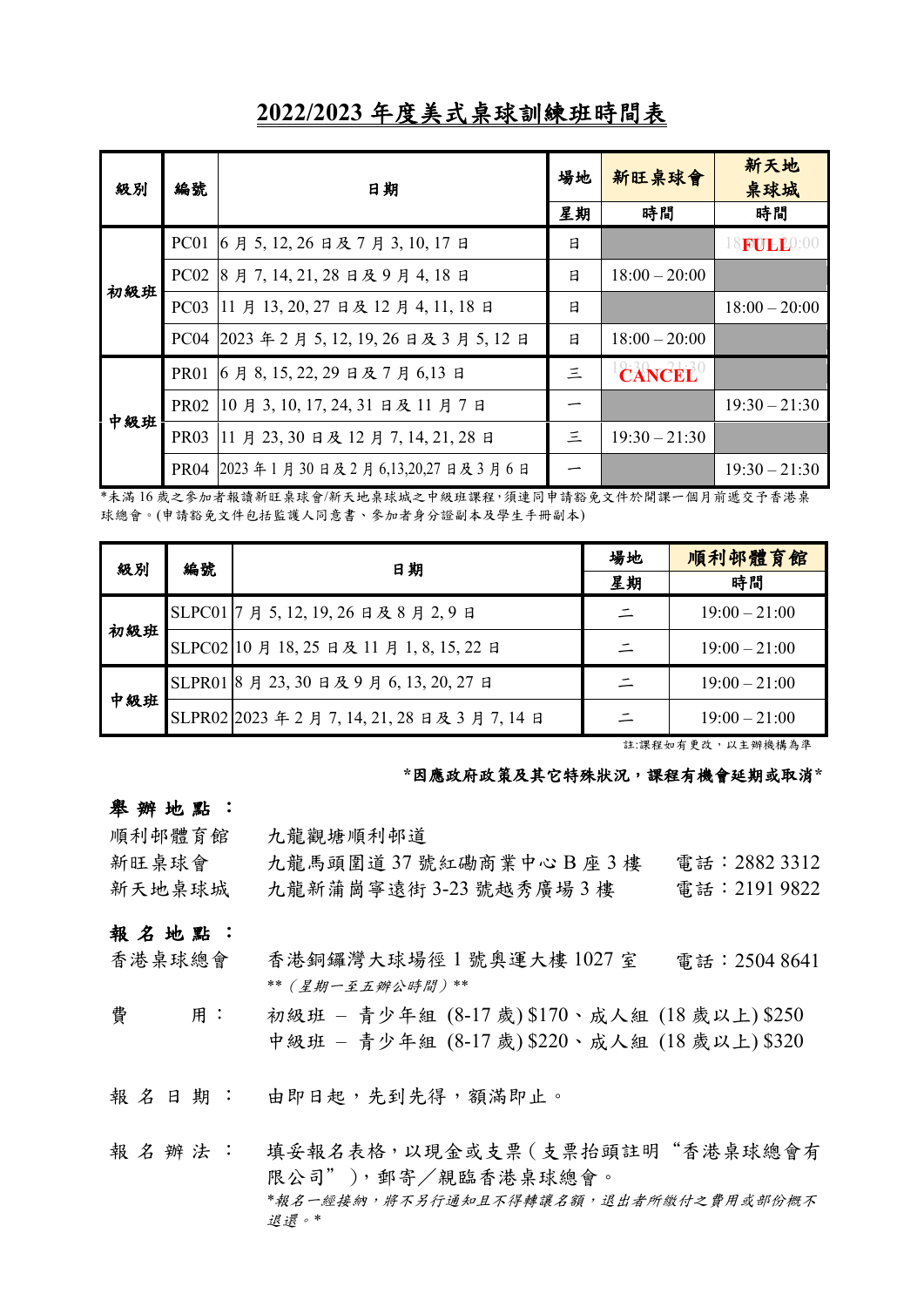

|                                  | 活動報名表 |  |  |
|----------------------------------|-------|--|--|
| <b>ACTIVITY APPLICATION FORM</b> |       |  |  |

|              | 活動名稱 Name of Event<br>活動地點<br><b>Event Venue</b> |                           | 活動日期<br>Date of Event | 2022/23 美式桌球推廣計劃 (課程編號: | 活動時間<br>Time of Event |                     |
|--------------|--------------------------------------------------|---------------------------|-----------------------|-------------------------|-----------------------|---------------------|
| $\mathbf{I}$ | 姓名                                               | 申請人資料 Detail of Applicant |                       | 會員 Member               | 非會員 Non-member        |                     |
|              | Name                                             | (姓 Surname)               | (名 Give name)         |                         |                       | (中文姓名 Chinese Name) |
|              | 會員編號 (如適用)                                       |                           |                       | 出生日期                    |                       | 性別                  |
|              | Membership No. (if applicable)                   |                           | Date of Birth         |                         |                       | Sex                 |
|              | 通訊地址                                             |                           |                       |                         |                       |                     |
|              | Correspondence                                   |                           |                       |                         | 職業                    |                     |
|              | Address                                          |                           |                       |                         | Occupation            |                     |
|              | 手提電話                                             |                           | 辦公室電話                 |                         | 住址電話                  |                     |
|              | Mobile No.                                       |                           | Phone (Office)        |                         | Phone (Home)          |                     |
|              | 傳真號碼 Fax No.                                     |                           |                       | 電郵 E-mail Add.          |                       |                     |
| (II)         | 費用 Fee                                           |                           |                       | (註:如需要收據,請附上已貼郵票之回郵信封。) |                       |                     |

#### **(III)** 報名地點 **Submitted Venue**

所提供之資料只用於桌球總會活動安排及推廣事宜。 The information provided are used for arrangements and/or contact purpose.

### <聲明 **Declaration**>

本人証明在本表格內所提供之資料皆正確無訛,並清楚明白背頁所列之所有條款及願意遵從,同時清楚明白 是項活動之內容和要求。本人謹此證明身體狀況適宜參加上述之活動。如本人因參加是項活動而引致任何損 失或受傷,主辦機構無需負責。I, the undersigned, declare that the above information is true and correct. I understand and abide by the terms and conditions mentioned overleaf. I understand the objection and requirement of this event. I hereby declare that I am physically suitable to participate in this event. The Organization shall not be liable for any loss or injury that I may suffer in this event.

申請人簽署

Applicant's Signature 日期 Date

#### \*\* 如申請人年齡未滿十八歲者,須由家長或監護人簽署同意及遵守之聲明。Signed and declared by **Parent/Guardian if Applicant's age is under 18. \*\***

本人為上述申請者之父母/監護人,本人已閱讀由上述申請人填具之聲明書及同意其內容,並願意讓上述申 請者參加上述之活動,將不向有關主辦機構追究任何責任。I am the Parent/Guardian of the above applicant and have read the above signed declaration and agree with its content. I allow the said applicant to participate in this event and agree not hold the Organizer for any responsibility.

家長/監護人簽署

Parent/Guardian's Signature/Endorsement 日期 Date

# 只供本會使用 **For Official Use Only**

**金額 Amount : https://default.com/default.com/default.com/default.com/default.com/** 

現金 By Cash /支票 Cheque (銀行 Bank : )

*(Ver1, 01/2020)* 上述所有資料祇作本會內部記錄用途。 Above information is collected for internal use only. 香港銅鑼灣掃桿埔大球場徑一號奧運大樓 1027 室 電話: 2504 8641 傳真機號碼: 2577 7551 電郵: info@hkbilliardsports.org.hk Room 1027, Olympic House, 1 Stadium Path, So Kon Po, Causeway Bay, HONG KONG Tel : 2504 8641 Fax : 2577 7551 E-mail : info@hkbilliardsports.org.hk